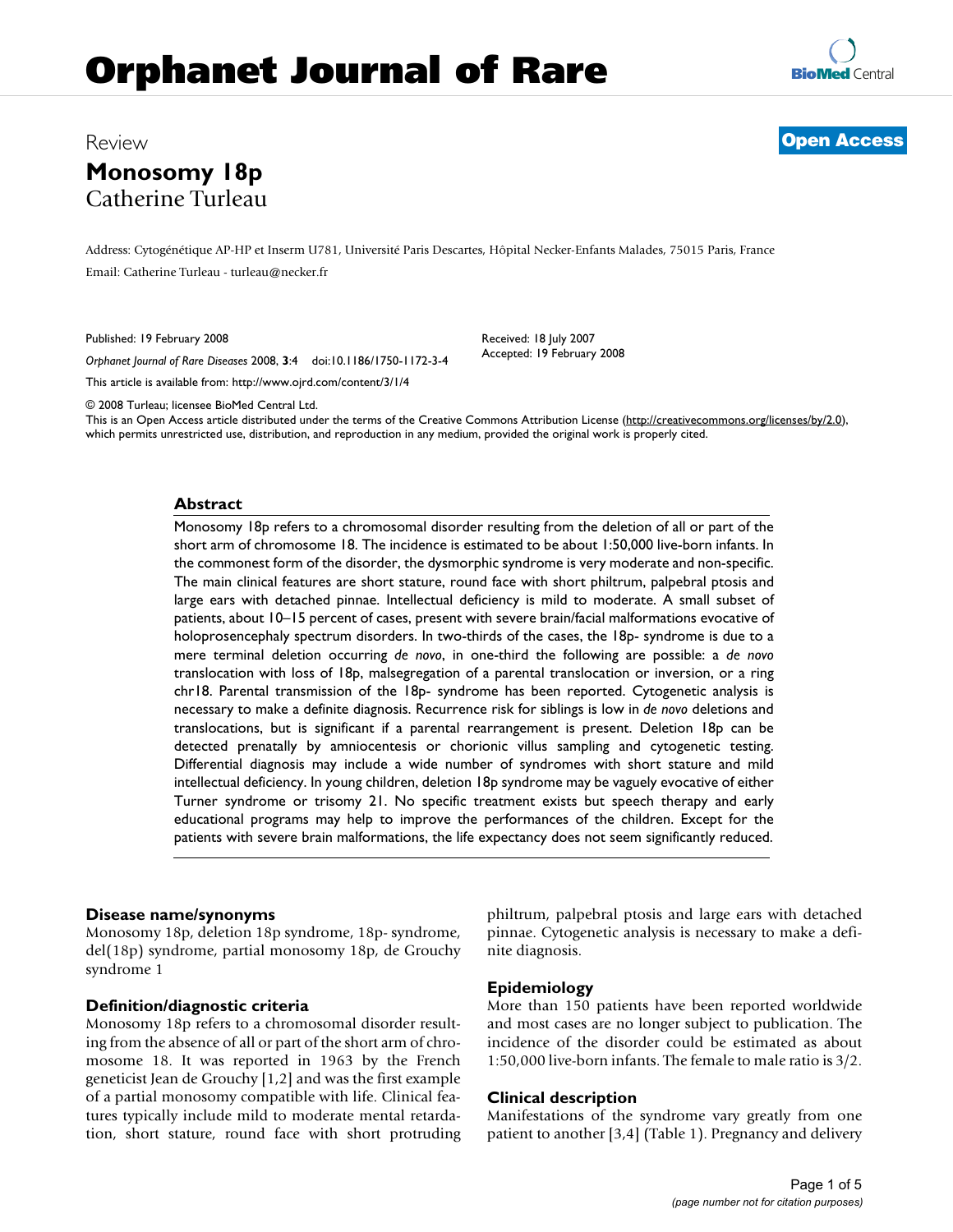were mostly normal. Mean birth weight is in the low normal range.

#### *Physical appearance*

Except for a small subset of patients who present with severe malformations pertaining to the holoprosencephaly spectrum, the diagnosis may not be evident at birth. It becomes easier at some years of age. Although the phenotype is not as characteristic as for other chromosomal syndromes, many patients have a certain resemblance (Figure 1). Typical patients are small, with a short neck and a characteristic posture: they stand with widespread legs and leaning slightly forward. Mild microcephaly may be present. The face is round, flat and expressionless, the nasal bridge is flat and broad, the palpebral fissures are horizontal, epicanthal folds, strabismus, and mostly ptosis of the eyelids when present are important features. Ptosis could be uni- or bilateral and may require surgical correction. The mouth is wide, the philtrum is rather short and protruding, Cupid's bow is blunted with a flat upper lip and the lower lip is often everted. The irregularly set teeth are of poor quality with significant caries, lateral incisors are sometimes missing, palate may be high arched. The chin is small and slightly receding in children, becoming normal or even protruding in adults. The ears are large, floppy, with detached pinnae and a hypoplastic anthelix, and are often low-set and posteriorly rotated. The hands are wide and short with phalanges of diminishing width, dermatoglyphics are not characteristic. A short, sometimes webbed neck, a low posterior hair line and a broad chest with widely spaced nipples or pectus excavatum are frequent signs which can be evocative of Turner syndrome.

Muscular hypotonia is very frequent. Puberty is normal in most cases and fertility is possible.

#### *Psychomotor delay*

Mental retardation is usual. The intelligence quotient (IQ) varies between 25 and 75, being around 50 in most cases, although some patients have been reported with normal or borderline mental development. Speech delay is frequently present, and verbal and manual abilities are often highly dissociated. Marked slowness in motion and action has been noted [5,6]. Behavioral phenotypes such as autism or schizophrenia sometimes complicate the mental deficiency. Convulsive fits or electroencephalographic (EEG) disturbances are rarely observed [7].

#### *Holoprosencephaly-type defects*

The main malformation is holoprosencephaly (HPE) which involves the abnormal development of the forebrain and the midface, and is associated with a large phenotypic spectrum [8]. Severe malformations of the brain associated with facial features such as cyplopia, ceboceph**Table 1: Main clinical features observed in Monosomy 18p syndrome**

#### **Very frequent**

mental retardation (variable severity) speech delay short stature

#### **Frequent**

variable features of the holoprosencephaly (HPE) spectrum ptosis flat nasal bridge wide mouth with short upper lip small mandible excessive caries large, protruding ears short, webbed neck broad trunk pectus excavatum kyphoscoliosis

#### **Rare**

behavioral disorders autoimmune diseases alopecia dystonia

aly, premaxillary agenesis, bilateral cleft lip and palate are present in 10–15 percent of cases with deletion 18p syndrome [9-11]. Milder forms include absent olfactory tracts and bulbs, agenesis of corpus callosum, hypopituitarism and minor facial features (hypo- or hypertelorism, flat nasal bridge) with/without brain malformation. A single central maxillary incisor as an abortive form of holopros-



#### Figure 1

**Facial features in patients with Monosomy 18p syndrome.** Flat midface, mild ptosis, large ears with detached pinnae and short protruding upper lip are frequent findings.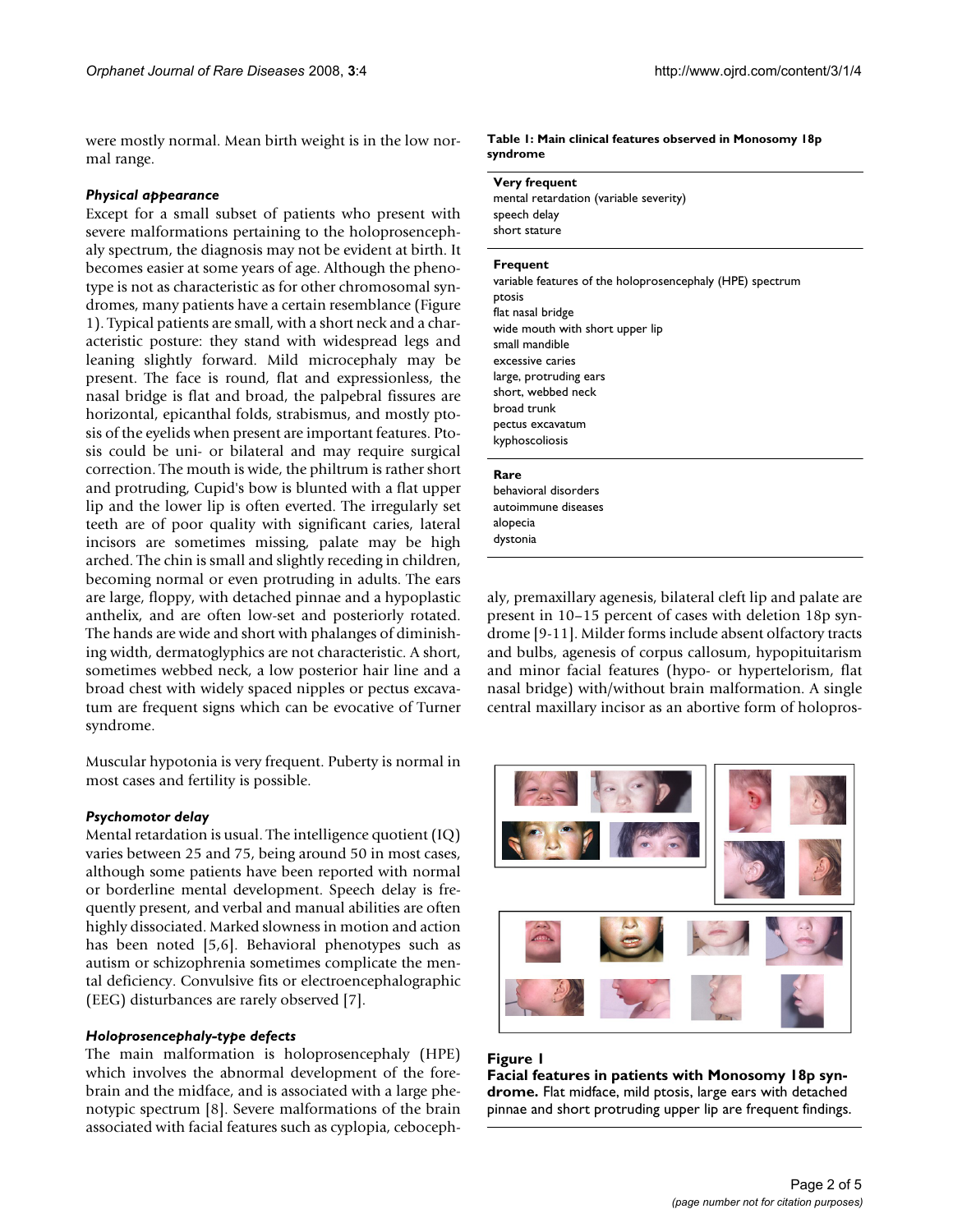encephaly has been repeatedly observed in 18p- syndrome [12].

## *Other malformations*

Various skeletal deformities such as scoliosis and/or kyphosis, coxa vara, dislocation of the hip and feet deformities have been reported. In males, genital hypoplasia with small penis and cryptorchidism is occasionally observed. Cardiac malformations appeared to be relatively uncommon, observed in about 10 percent of patients, with situs abnormalities in some cases [13]. Various other malformations have been rarely or occasionally reported, often for deletion 18p secondary to an unbalanced translocation with a concomitant partial trisomy.

## *Other abnormalities*

In those patients with short stature, growth hormone (GH) deficiency is frequently found and may justify GH treatment [14]. Absence or reduction of serum immunoglobulin A (IgA) may be present [15]. Thyroiditis leading to insufficiency or thyrotoxicosis [16], juvenile diabetes and other auto-immune disorders have been reported.

Hypotrichosis simplex, total baldness or alopecia areata have been observed [9,17], as well as other rare cutaneous disorders such as keratosis pilaris and ulerythema ophryogenes [18,19]. Dystonia, a movement disorder, may appear in young adulthood [20,21].

## *Genotype-phenotype correlations*

Correlation between the breakpoints and the mental development of seven subjects suggests a critical region between p11.1 and p11.21, since three patients with a deletion distal to this point have normal or borderline mental development [6]. Mapping phenotypical traits have been also attempted from a small number of patients. Round face was tentatively mapped to the distal 1.6 Mb of chr 18 short arm, post-natal growth retardation and seizures to the distal 8 Mb, and ptosis and short neck to the proximal half of 18p [22]. Further studies are needed to confirm these results [23].

## **Aetiology**

Deletion 18p syndrome is due to the absence of all or part of the short arm of one chromosome 18. Parental karyotypes must be studied to determine if either is a balanced translocation carrier or has the unbalanced 18p- deletion.

Most cases (about 2/3) are *de novo* deletions. The short arm of chromosome 18 is about 16 Mb in size [24]. It is divided in three subbands: p11.1 adjacent to the centromere, p11.2 subdivided in p11.21, p11.22 and p11.23, and p11.3 subdivided in p11.31 and p11.32 [25]. A preferential breakpoint cluster at 18p11.1 has been suggested after study of 25 non-mosaic patients with *de novo* deletion of 18p and an apparent breakpoint cluster in the pericentromeric region on 18p with only 7/25 subjects with breakpoint outside [26]. In this study, maternal and paternal origin seemed to be equally common. No example of interstitial deletion has been reported to date.

Among other reported cases, many result from an unbalanced whole arm translocation occuring usually between the long arm of an acrocentric chromosome and the long arm of chr 18 and resulting in a karyotype with 45 chromosomes [27]. Other deletions 18p are the consequence of malsegregation of a balanced parental translocation with a variable breakpoint on 18p and are accompanied by a partial trisomy for another chromosome. Some cryptic subtelomeric deletions or translocations have been evidenced using subtelomeric screening [28,29].

Mosaicism or association with another aneuploidy are sometimes observed.

Familial transmission of 18p- from one of the parent to the child has been reported in at least six cases, most of them with a maternal transmission [9,30,31]. Deletion 18p may be in a homogeneous or a mosaic state in the parent, and intrafamilial clinical variability may be present.

Deletion of 18p appears sometimes as part of a ring 18 chromosome [32] or after recombination in a pericentric inversion leading to a 18p monosomy associated to a 18q trisomy [33].

## *Relevant genes and loci*

A critical region for holoprosencephaly, HPE4, has been defined on a molecular level to the most distal segment of 18p [11]. Mutations in the *TGIF* gene located on 18p11.3 have been shown to cause holoprosencephaly [34]. Hemizygosity of HPE4 does not automatically confer the phenotype of HPE, since only 10–15 percent of patients have features consistent with HPE, confirming that multiple genetic and environmental factors intervene in HPE spectrum phenotypes. This low concordance is much lower than those seen with other HPE loci.

An autosomal form of hereditary hypotrichosis simplex and a susceptibility locus for alopecia areata were identified on 18p [35,36]. DYT7, one of the loci for dystonia is known to be located on 18p [37].

Linkage studies have implicated the 18p11.2 region in susceptibility to bipolar disorders and schizophrenia with a parent-of-origin effect. The *GNAL* gene is an attractive candidate gene [38,39].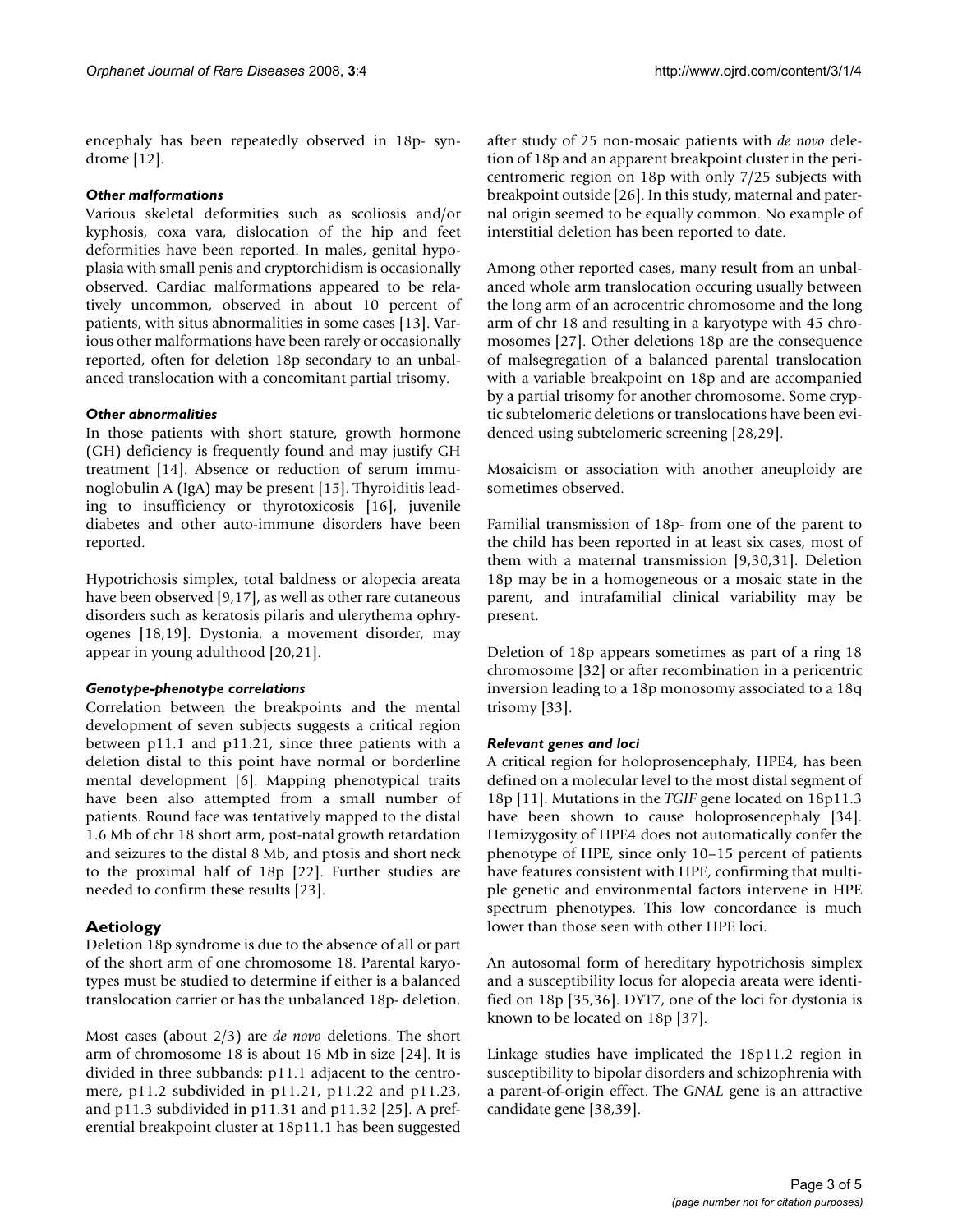For all these disorders, the deletion 18p could unmask a recessive defect in the undeleted homologous chromosome or could lead to a loss of function of an autosomal dominant gene with low penetrance and/or variable expressivity.

## **Diagnostic methods**

It is not possible to base the diagnosis of deletion 18p syndrome merely on the phenotype and cytogenetic analysis is necessary to make a definite diagnosis. Diagnosis is usually done by karyotype analysis from peripheral blood. It is also possible in prenatal period from amniocytes or trophoblast cells. Systematic subtelomeric screening in mentally retarded patients had revealed only a low frequency of cryptic deletions or translocations involving 18pter [40]. However, specific subtelomeric FISH may be useful to confirm the diagnosis and may help to characterise partial deletions or cryptic translocations.

## **Differential diagnosis**

Differential diagnosis may include a wide number of syndromes presenting with short stature and mild mental retardation. In young children, deletion 18p may be vaguely evocative of either Turner syndrome or trisomy 21. In all cases, cytogenetic analysis allows the right diagnosis.

#### **Genetic counselling**

For those cases that arise *de novo*, the recurrence risk for siblings is not significantly increased above that of the general population. However, prenatal diagnosis may be counselled because cryptic mosaicism may be present in one of the parent.

The recurrence risk is significant if a structural rearrangement is present in one of the parent. The most frequently observed parental rearrangement is balanced translocation, followed by pericentric inversion. In those cases, recurrence risk depends on the type of rearrangement in which chromosomes are involved and on the size of the rearranged segments. For some rearrangements, there is a high risk of either a monosomy or a trisomy for 18p.

If one of the parent is carrier of a 18p deletion, the risk of recurrence for siblings may be as high as 50 percent if the 18p deletion is present in a homogeneous state in the parent, or lower if the 18p deletion is present in a mosaic state.

## **Antenatal diagnosis**

Deletion 18p can be detected prenatally by amniocentesis or chorionic villus sampling and cytogenetic testing including FISH. This could be done when a parent is heterozygous for a balanced rearrangement involving 18p or carrier of a 18p deletion, following detection of a holoprosencephaly-type defect at sonography, or after the birth of a first affected child. Deletion 18p is rarely observed in first-trimester abortions suggesting that this imbalance is not selected against.

#### **Management including treatment**

As for other chromosomal disorders, no specific treatment exists for deletion 18p syndrome, but early rehabilitative and educational interventions are recommended, mainly speech therapy, since the majority of patients have major speech problems and difficulties with speech articulation. Physical therapy for hypotonia should be advised.

#### **Prognosis**

The prognosis is poor for those patients with severe brain malformations; most often they die in the newborn period. Survival does not seem to be reduced in patients with the commonest form of deletion 18p syndrome, in absence of severe malformations [41]. Developmental delay is the main concern. As some children may have average abilities in selected area, comprehensive developmental assessments and remedial special education programming should be proposed before a definite prognosis is determined [42].

#### **Acknowledgements**

Pictures are from the collection of the late Dr Jean de Grouchy (1926– 2003).

#### **References**

- 1. de Grouchy J, Lamy M, Thieffry S, Arthuis M, Salmon CH: **Dysmorphie complexe avec oligophrenie: deletion des bras courts d'un chromosome 17–18.** *C R Acad Sci* 1963, **258:**1028.
- 2. de Grouchy J: **The 18p, 18q and 18 syndromes.** *Birth defects Orig Art Ser* 1969, **V:**74-87.
- 3. de Grouchy J, Turleau C: *Clinical Atlas of Human Chromosomes* 2nd edition. New York, Wiley Medical; 1984.
- 4. Schinzel A: *Catalogue of Unbalanced Chromosome Aberrations in Humans* 2nd edition. Berlin, Walter de Gruyter; 2001.
- 5. Faust J, Habedank M, Nieuwenhuijsen C: **[The 18 p- syndrome.](http://www.ncbi.nlm.nih.gov/entrez/query.fcgi?cmd=Retrieve&db=PubMed&dopt=Abstract&list_uids=954771) [Report of four cases.](http://www.ncbi.nlm.nih.gov/entrez/query.fcgi?cmd=Retrieve&db=PubMed&dopt=Abstract&list_uids=954771)** *Eur J Pediatr* 1976, **123:**59-66.
- 6. Wester U, Bondeson ML, Edeby C, Anneren G: **[Clinical and molec](http://www.ncbi.nlm.nih.gov/entrez/query.fcgi?cmd=Retrieve&db=PubMed&dopt=Abstract&list_uids=16691587)[ular characterization of individuals with 18p deletion: a gen](http://www.ncbi.nlm.nih.gov/entrez/query.fcgi?cmd=Retrieve&db=PubMed&dopt=Abstract&list_uids=16691587)[otype-phenotype correlation.](http://www.ncbi.nlm.nih.gov/entrez/query.fcgi?cmd=Retrieve&db=PubMed&dopt=Abstract&list_uids=16691587)** *Am J Med Genet A* 2006, **140:**1164-1171.
- 7. Grosso S, Pucci L, Di Bartolo RM, Gobbi G, Bartalini G, Anichini C, Scarinci R, Balestri M, Farnetani MA, Cioni M, Morgese G, Balestri P: **[Chromosome 18 aberrations and epilepsy: a review.](http://www.ncbi.nlm.nih.gov/entrez/query.fcgi?cmd=Retrieve&db=PubMed&dopt=Abstract&list_uids=15690352)** *Am J Med Genet A* 2005, **134:**88-89.
- 8. Cohen MM Jr: **[Holoprosencephaly: clinical, anatomic, and](http://www.ncbi.nlm.nih.gov/entrez/query.fcgi?cmd=Retrieve&db=PubMed&dopt=Abstract&list_uids=17001700) [molecular dimensions.](http://www.ncbi.nlm.nih.gov/entrez/query.fcgi?cmd=Retrieve&db=PubMed&dopt=Abstract&list_uids=17001700)** *Birth Defects Res A Clin Mol Teratol* 2006, **76:**658-673.
- 9. Uchida IA, McRae KN, Ray M: **[Familial short arm deficiency of](http://www.ncbi.nlm.nih.gov/entrez/query.fcgi?cmd=Retrieve&db=PubMed&dopt=Abstract&list_uids=14334740) [chromosome 18 concomitant with arhinencephaly and alo](http://www.ncbi.nlm.nih.gov/entrez/query.fcgi?cmd=Retrieve&db=PubMed&dopt=Abstract&list_uids=14334740)[pecia congenita.](http://www.ncbi.nlm.nih.gov/entrez/query.fcgi?cmd=Retrieve&db=PubMed&dopt=Abstract&list_uids=14334740)** *Am J Hum Genet* 1965, **17:**410-419.
- 10. Münke M, Page DC, Brown LG, Armson BA, Zackai EH, Mennuti MT, Emanuel BS: **[Molecular detection of a Yp/18 translocation in a](http://www.ncbi.nlm.nih.gov/entrez/query.fcgi?cmd=Retrieve&db=PubMed&dopt=Abstract&list_uids=3192211) [45, X holoprosencephalic male.](http://www.ncbi.nlm.nih.gov/entrez/query.fcgi?cmd=Retrieve&db=PubMed&dopt=Abstract&list_uids=3192211)** *Hum Genet* 1988, **80:**219-223.
- 11. Overhauser J, Mitchell HF, Zackai EH, Tick DB, Rojas K, Muenke M: **[Physical mapping of the holoprosencephaly critical region in](http://www.ncbi.nlm.nih.gov/entrez/query.fcgi?cmd=Retrieve&db=PubMed&dopt=Abstract&list_uids=7485158) [18p11.3.](http://www.ncbi.nlm.nih.gov/entrez/query.fcgi?cmd=Retrieve&db=PubMed&dopt=Abstract&list_uids=7485158)** *Am J Hum Genet* 1995, **57:**1080-1085.
- 12. Taine L, Goizet C, Wen ZQ, Chateil JF, Battin J, Saura R, Lacombe D: **[18p monosomy with midline defects and a de novo satellite](http://www.ncbi.nlm.nih.gov/entrez/query.fcgi?cmd=Retrieve&db=PubMed&dopt=Abstract&list_uids=9401105) [identified by FISH.](http://www.ncbi.nlm.nih.gov/entrez/query.fcgi?cmd=Retrieve&db=PubMed&dopt=Abstract&list_uids=9401105)** *Ann Genet* 1997, **40:**158-163.